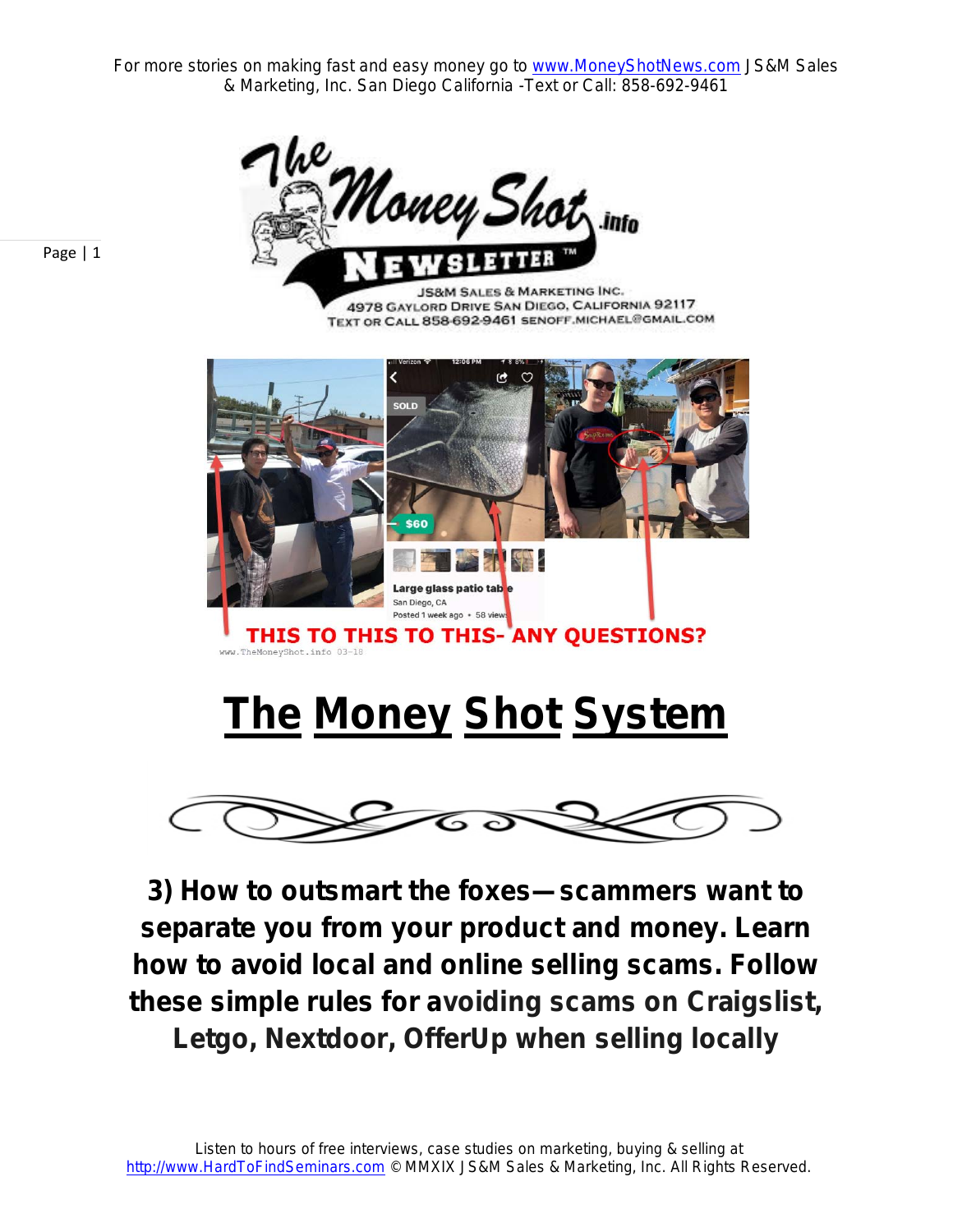There is a dark side to all of these selling sites and there are scammers out there trying to trick you and take your money. If you follow the suggested rules, you should remain safe and not get ripped off. It's very important you read and abide by these rules.

Page | 2

You'll see these rules on the Craigslist web site. They are easy to miss so I have included them here. **Deal locally, face-to-face**—follow this one rule and avoid 99% of scam attempts.

\* Do not provide payment to anyone you have not met in person.

\* Beware of offers involving shipping - deal and meet in person.

\* Never wire funds (e.g. Western Union) - to anyone period

\* Don't accept cashier/certified checks or money orders - banks cash fakes, then hold you responsible.

\* Transactions are between users only; no third party provides a "guarantee".

\* Never give out financial info (bank account, social security, PayPal account, etc).

\* Do not rent or purchase sight-unseen - that amazing "deal" may not exist.

\* Refuse background/credit checks until you have met the landlord/employer in person.

\* "craigslist voicemails or codes" - Any message or person asking you to send a code or access or check "craigslist \* voicemails" or "craigslist voice messages" is fraudulent - no such service exists.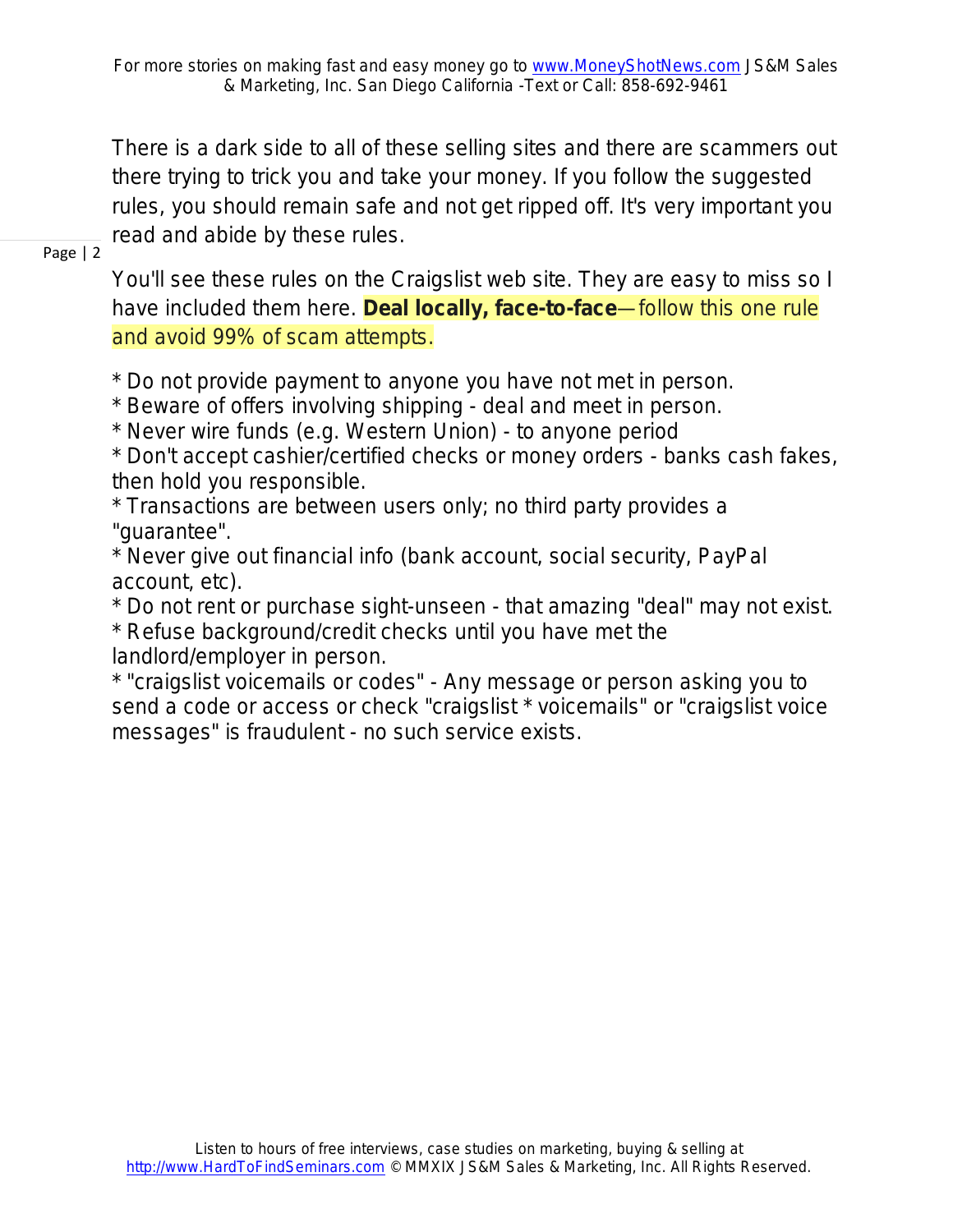### **The Seven Deadly eBay scams when shipping or selling nationally and how to avoid them from**

<https://www.welivesecurity.com/2015/02/09/common-ebay-scams-avoid/>

Page | 3

By Karl Thomas

Buying and selling on eBay can be great, but it can also be fraught with risk. Here are some of the most common eBay scams and how they can be avoided.

#### **eBay Scam 1: Buying an expensive photograph**

How it works:

Possibly the most frustrating–and unbelievable–eBay scam out there. This has made headlines in the UK twice in the last year. Sellers list a highdemand item like an Xbox One or a MacBook. And when the unsuspecting buyer wins the auction, the seller posts a printed photograph of the item: claiming that 'technically', the photograph is what the listing was all along.

How to avoid it:

Read the listing in full and be suspicious of anything that sees you winning a brand new piece of technology for less than you've expected—a common trait of both examples above. Moreover, check out the seller—if their other listings and history are pretty blank, they may have signed up recently just to pull this stunt. Fortunately, victims of this kind of fraud have usually been refunded by eBay.

#### **eBay Scam 2: The fake PayPal account**

PayPal

How it works:

Selling an item, you receive the customary email notification from PayPal that your buyer has paid, and you duly mail them the goods. But you've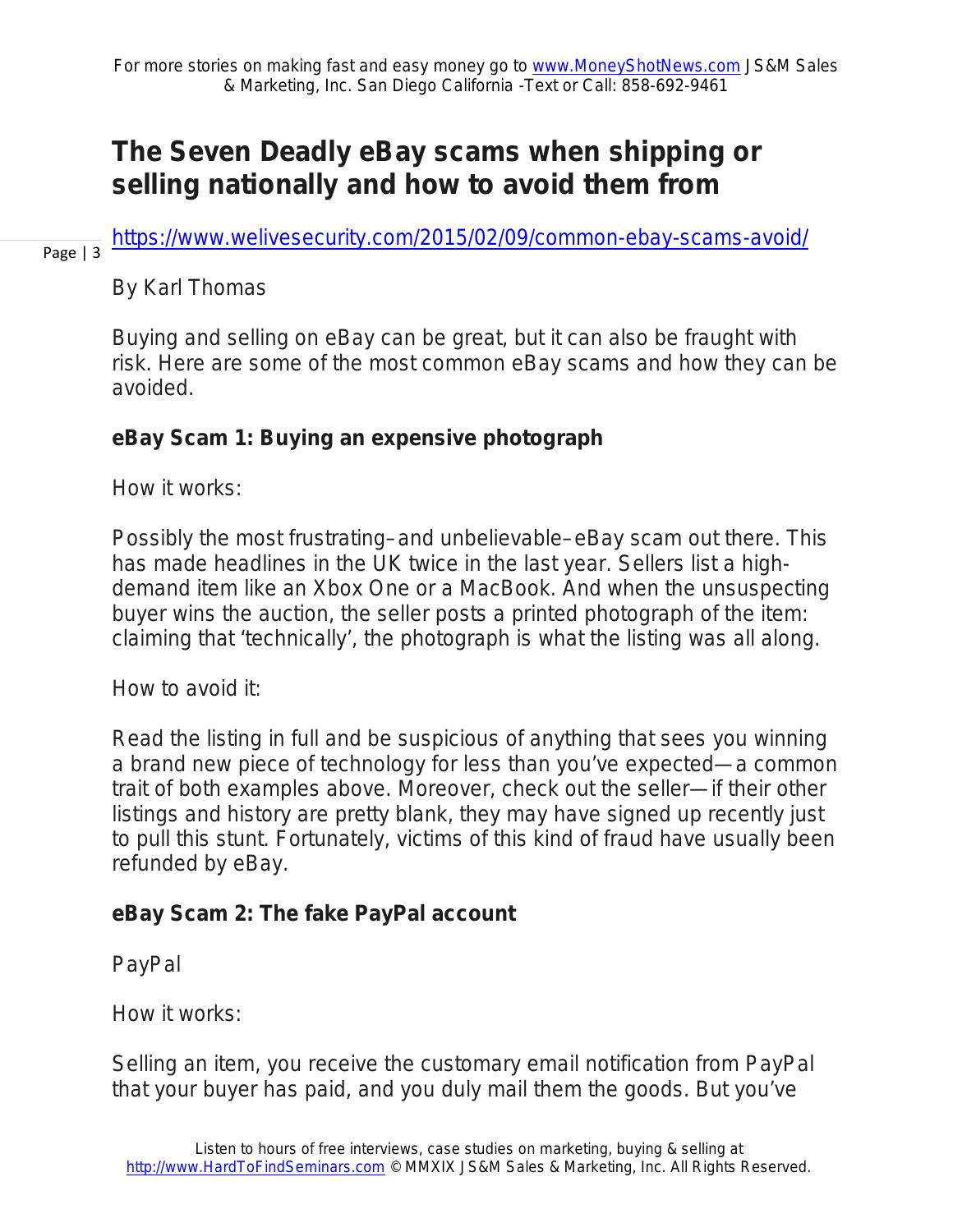been scammed—the email was a carefully designed hoax, and there's no money in your account.

How to avoid it:

Page | 4

Check your PayPal balance, rather than just believing the email—and don't click links in the email either but go to PayPal separately. Also, check that the PayPal email doesn't mysteriously arrive before the eBay email notifying you of a sale—eBay's messages should always come through first. Scrutinize the emails, including the sender' address—even though eBay and PayPal messages are totally automated, they can be convincingly duplicated.

#### **eBay Scam 3: The copycat car**

How it works:

Buying a car on eBay, you've been persuaded by the seller to complete payment outside of eBay. You're in love with the car, so you make a payment and head off to collect your new vehicle. When you get there, the car is there, but the seller has no idea who you are, and says that the car wasn't listed on eBay, or that no-one has paid for it. Your 'seller' has duplicated a genuine listing—either from eBay or another second-hand car site—masqueraded as the owner of the vehicle and vanished with your money.

How to avoid it:

Payment on collection, for a good start. Before it gets to that stage, however, check out the seller's profile—is the car brand new? What's their feedback like? Also, talk to them. Ask for extra pictures and details about the car—anything not provided in the genuine listing, they will be unable to give you.

#### **eBay Scam 4: The bait and switch**

Broken iPhone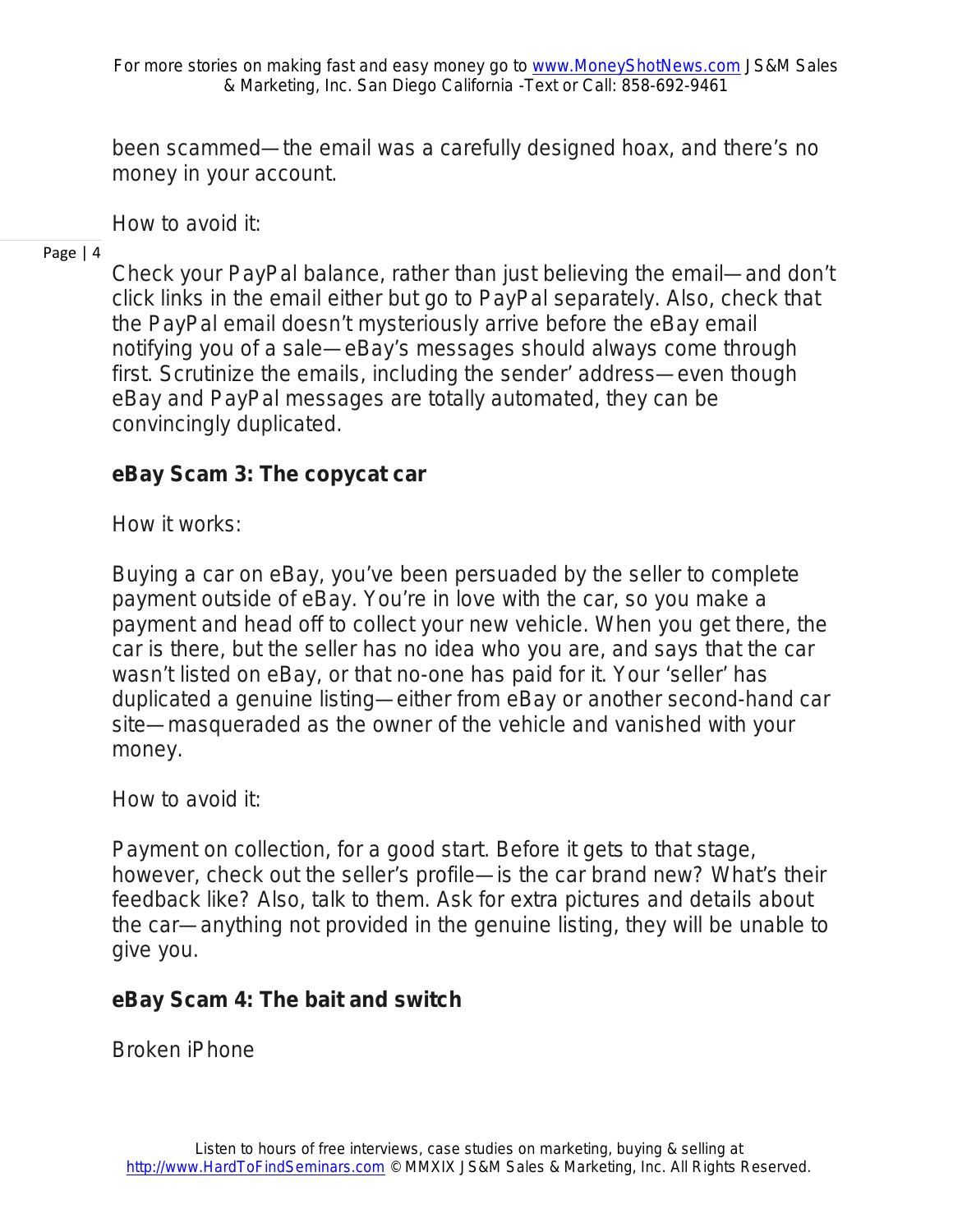How it works:

You're selling a common item—an iPhone, perhaps. A buyer wins your auction, pays up and you ship the item. So far, so good. Then, however,

 $_{\text{Page 15}}$  they get hold of photographs of a iPhone with a broken screen, claiming that you sold them a dud, or that the iPhone broke in transit. They complain to eBay, and with nothing but your word against theirs, eBay sides with the buyer (it's called the Buyer Protection Policy) and forces you to issue them a refund. And they're sitting with your fully functional phone AND your cash.

How to avoid it:

Tough one—if you've been stung by this scam, it's too late. The best defense is pre-emptive: make sure you ship valuable items with insurance, that the buyer pays for. It's possible to list items with 'no refunds' but may deter genuine customers.

#### **eBay Scam 5: Dude, where's my car?**

How it works:

eBay's Buyer Protection scheme doesn't count for motor vehicles—so, there's nothing to stop an unscrupulous seller 'doing a runner' if you've paid out in advance for a car. They'll simply disappear with your money.

How to avoid it:

Firstly, and very easily: pay on collection only. Be wary of any seller who insists on advance payment. Don't get lured in by a good deal, or insistences that you must deal through eBay. Use PayPal with a credit card, so you're entitled to a degree of protection over your transactions if it does go south.

#### **eBay Scam 6: The forced refund**

How it works:

You're selling something valuable—often something large and inconvenient to post. The buyer arranges to collect from you in person but pays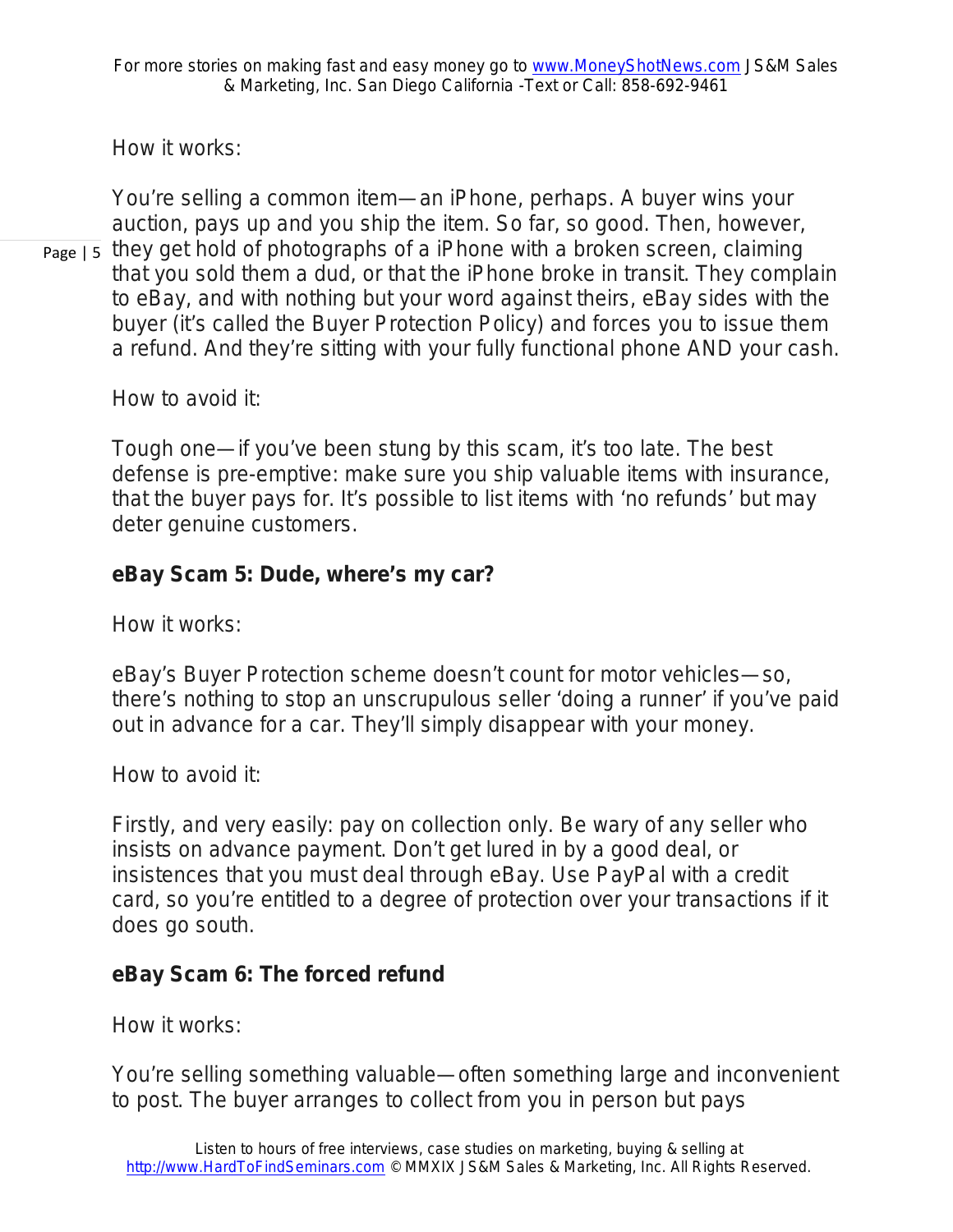$_{\text{Page }|\,6}$  to a PayPal phishing email hack. beforehand via PayPal. Thinking the money is safely in your account, you happily hand over the goods— and then the next day, PayPal informs you the transaction has been reversed. The money never came from the buyer in the first place—instead, it came from a hacked account, probably thanks

How to avoid it:

Simple: insist that the buyer pays cash on collection. Don't be lured by the prospect of an instant payment; cash is a lot harder to fake.

#### **eBay Scam 7: The phone call collection**

Phone call eBay scam

How it works:

A variation of the above scam. You've sold an item with shipping, but after the sale the buyer calls you and says he or she would rather collect it in person, as they're going to be in the area. In the meantime, they pay via PayPal for the full amount, and you agree to deduct the postage costs when you meet. Days later, they file a request for a refund, saying they haven't received the item. Because eBay and PayPal have a record of the transaction with postage, they need proof that you've sent the item in the mail—which, of course, you can't provide. You're backed into giving them their money back—plus the postage they've never paid.

How to avoid it:

Stick to the plan—post the item as planned. Failing that, make sure there's a written record of your arrangement to meet up. And to be extra-cautious, take a photograph of them with the item once the sale is concluded.



## **Special Offer from Michael Senoff**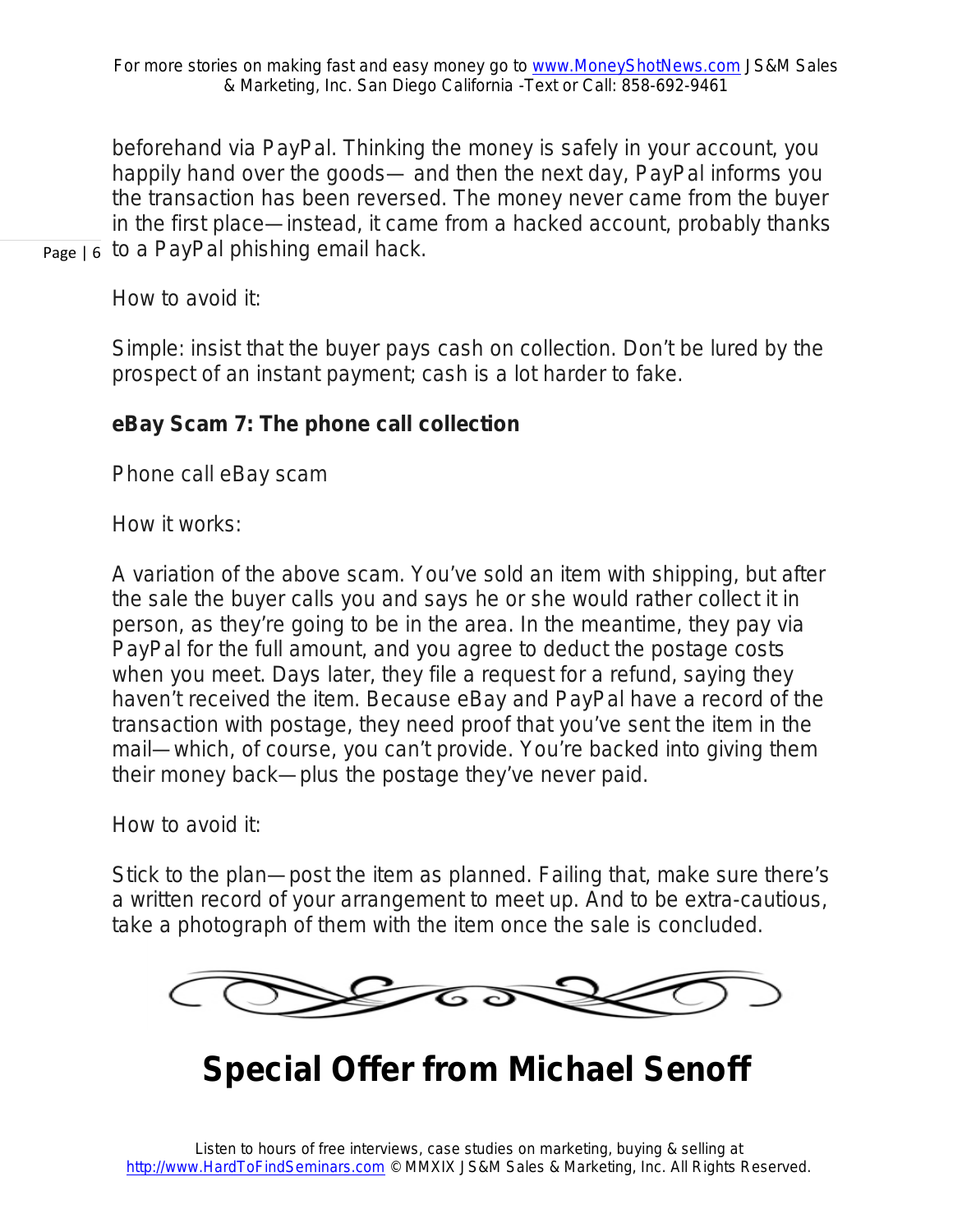I would like to make you a onetime offer.

I understand that getting started with something new can be nervewracking.

Page | 7

There are certain people out there who need a coach. They want an expert to run ideas by and want one on one help in growing their business.

I would like to offer this help to you.

Enjoy one full year of personal one to one coaching from me, Michael Senoff for a onetime fee of \$1997.

You will have my cell phone number in hand and can call me for my undivided attention to ask any questions by phone Monday through Friday.

Anything you need, and I will be in your corner to help.

Have something you need to buy?

Need help selling something?

I will review and provide on-time feedback to you.

Any phone calls can be recorded so you can listen to my advice later.

Use me to help close deals, make referrals, or generate significant leads.

If you are at all serious about having me, Michael Senoff in your back pocket for your buying and selling activities for one full year, text or call 858-692-9461

OR email senoff.michael@anymail.com.com

Only one great sale pays for the cost of my coaching.

Sincerely,

*Michael Senoff*